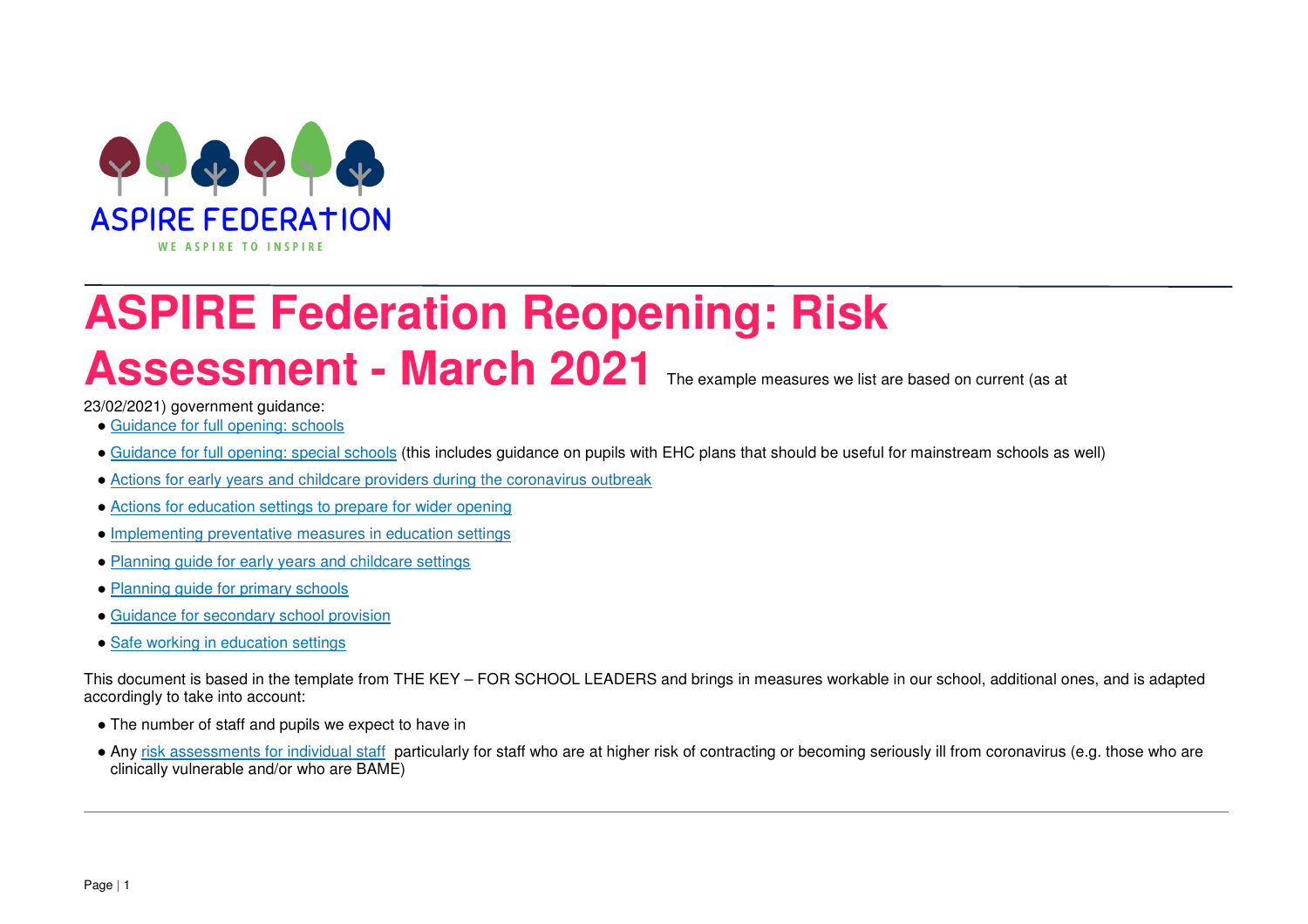- Reasonable adjustments are being made to enable everyone to follow the measures, including pupils with EHC plans (e.g. Designing approaches to help children with challenging behaviour who may struggle to follow the rules)
- The size and layout of your school premises
- The resources in stock or can order easily (e.g. PPE, soap, cleaning products)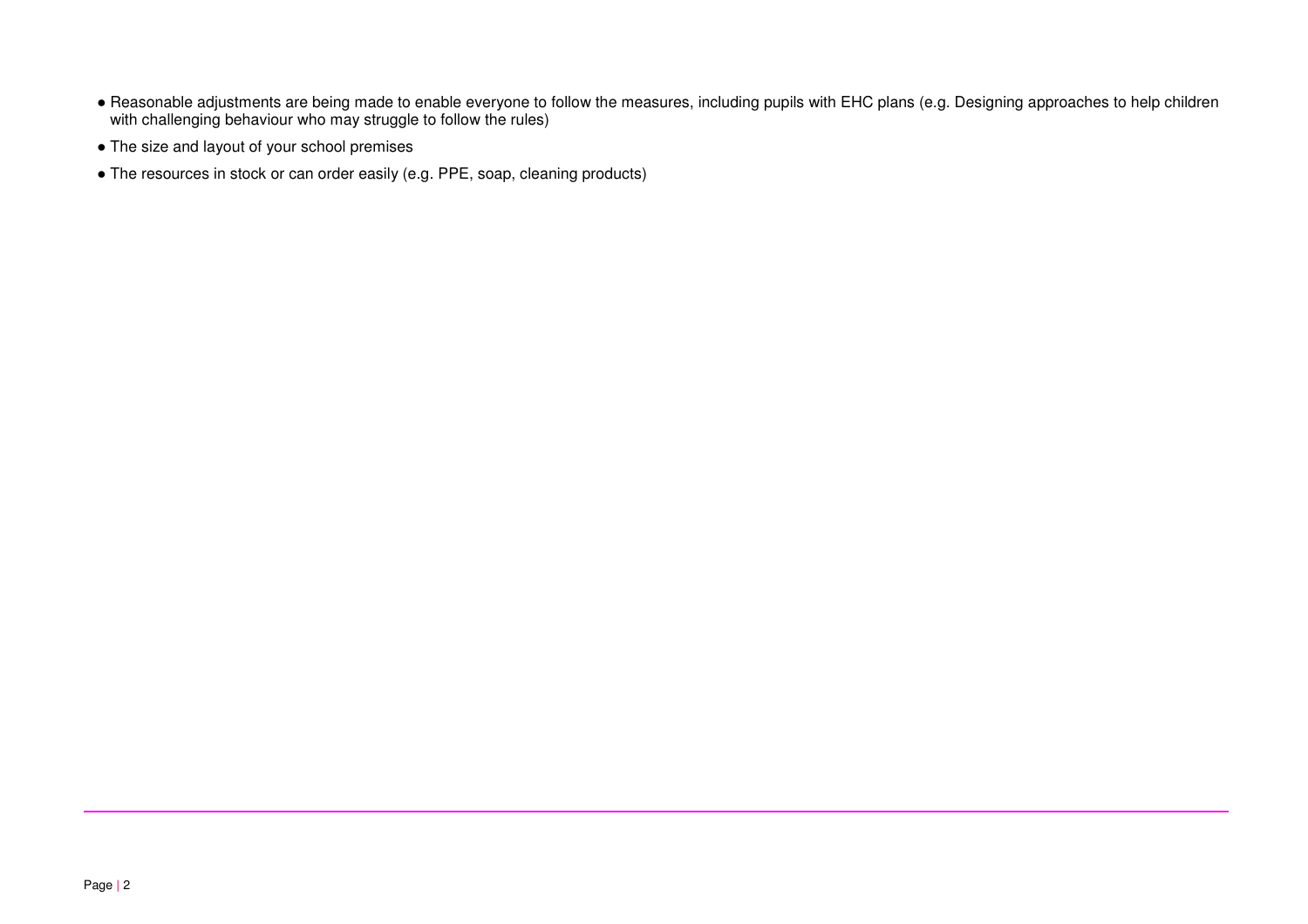| <b>HAZARD</b>                                            | <b>WHO MIGHT</b><br><b>BE HARMED</b>                               | CONTROLS TO BE PUT IN PLACE                                                                                                                                                                                                                                                                                                                                                                                                                                                                                                                                                                                                                                                                                                                                                                                                                                                                                                                                                                                                                                                                                                                                                                                                                                                                                                                                                                                                                                                                                     | WHO WILL BE<br><b>RESPONSIBLE</b>                                                                                                                                                                                                                                                                                                                                                                                                                                                   | <b>WHEN THE</b><br><b>CONTROLS NEED</b><br>TO BE IN PLACE<br><b>BY</b> | <b>ADDITIONAL NOTES</b>                                                                                                                                                                                                            |
|----------------------------------------------------------|--------------------------------------------------------------------|-----------------------------------------------------------------------------------------------------------------------------------------------------------------------------------------------------------------------------------------------------------------------------------------------------------------------------------------------------------------------------------------------------------------------------------------------------------------------------------------------------------------------------------------------------------------------------------------------------------------------------------------------------------------------------------------------------------------------------------------------------------------------------------------------------------------------------------------------------------------------------------------------------------------------------------------------------------------------------------------------------------------------------------------------------------------------------------------------------------------------------------------------------------------------------------------------------------------------------------------------------------------------------------------------------------------------------------------------------------------------------------------------------------------------------------------------------------------------------------------------------------------|-------------------------------------------------------------------------------------------------------------------------------------------------------------------------------------------------------------------------------------------------------------------------------------------------------------------------------------------------------------------------------------------------------------------------------------------------------------------------------------|------------------------------------------------------------------------|------------------------------------------------------------------------------------------------------------------------------------------------------------------------------------------------------------------------------------|
| Contact with<br>someone<br>suffering from<br>coronavirus | $\bullet$ Staff<br>$\bullet$ Pupils<br>• Contractors<br>• Visitors | Everyone will be asked not to come into school if they<br>need to self-isolate under current quidance. Regular<br>reminders will be given about this.<br>All pupils returning from a country specified on the<br>government list of countries that are not exempt must<br>quarantine for 14 days upon arrival in the UK<br>Anyone self-isolating with symptoms will be encouraged<br>to access testing and engage with the NHS Test and<br>Trace process.<br>If a symptomatic person comes into school, they will be<br>sent home immediately or isolated until they can be<br>picked up. The isolation room is the conservatory. 999 wil<br>be called if they are seriously ill or injured or their life is at<br>isk.<br>In the case of a symptomatic pupil who needs to be<br>supervised before being picked up:<br>$\bullet$ If a distance of 1+m can't be maintained, supervising<br>staff will wear a fluid-resistant surgical mask<br>. If contact is necessary, supervising staff will also wear<br>disposable gloves and a disposable apron<br>• If there's a risk of splashing to the eyes, such as from<br>coughing, spitting or vomiting, supervising staff will<br>also wear eye protection - The Head Teacher has the<br>supply of PPE relating to this occurrence<br>Supervising staff will wash their hands thoroughly for 20<br>seconds after the pupil has been picked up.<br>The school will provide home testing kits - Parents,<br>carers will be encouraged to be tested via NHS drive in | Parents /<br>guardians are<br>responsible to let<br>the school and<br>class teacher<br>know they or<br>anyone they live<br>with is<br>experiencing<br>coronavirus<br>symptoms,<br>Class teachers<br>are to let the<br>Headteacher<br>know if they or<br>anyone they live<br>with is<br>experiencing<br>coronavirus<br>symptoms,<br>The head teacher<br>will let the chair of<br>governors know if<br>she or anyone<br>they live with is<br>experiencing<br>coronavirus<br>symptoms, | September 2 <sup>nd</sup>                                              | key Information from this<br>section sent to parents<br>5/3/2021<br>Information shared with<br>staff in pre-reopening<br>meetings 24/2/2021<br>This document to be<br>shared with staff and<br>governors for feedback<br>24/2/2021 |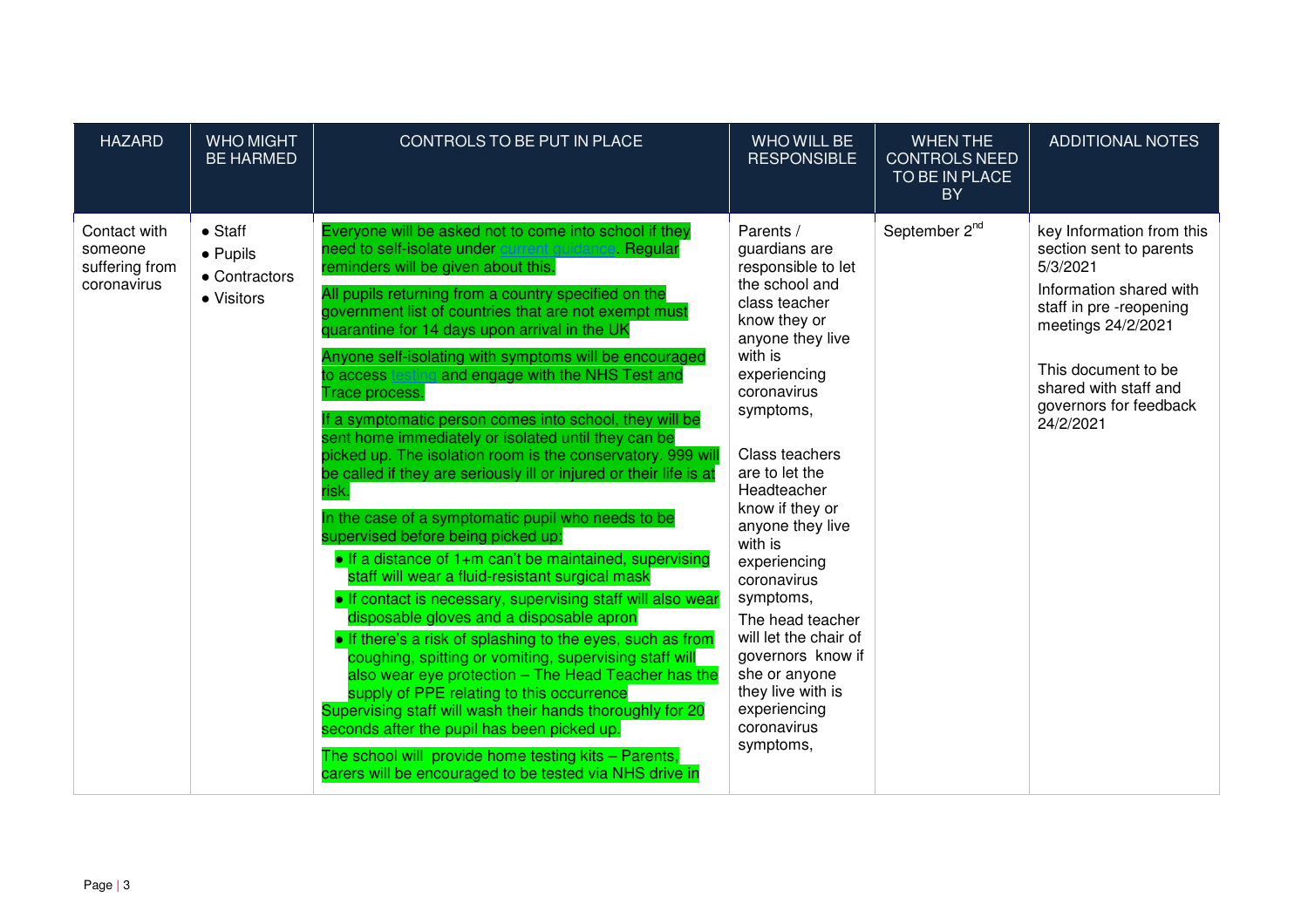|  | sites as the results arrive quicker<br>Staff will not take symptomatic children home themselves,<br>A deep clean will take place in the areas that the<br>symptomatic person has been in, and PPE will be<br>disposed of properly, following decontamination guida<br>If the school becomes aware that a pupil or a staff<br>member has tested positive for coronavirus, the school<br>will contact the local health protection team. The team will<br>carry out a rapid risk assessment to confirm who's been in<br>close contact with the person, and these people will be<br>asked to self-isolate.<br>To help with this, records will be kept of:<br>• The pupils and staff in each group<br>• Any close contact that takes place between children<br>and staff in different groups<br><b>Close contact means:</b><br>• Direct close contact – face-to-face contact with an<br>infected person for any length of time, within 1 metre,<br>including:<br>Being coughed on,<br>A face-to-face conversation, or<br>Unprotected physical contact (skin-to-skin)<br>• Proximity contacts – extended close contact (within 1<br>to 2 metres for more than 15 minutes) with an infected<br>person<br>• Travelling in a small car with an infected person<br>If there are 2 or more confirmed cases within 14 days, or<br>an overall rise in sickness absence where coronavirus is<br>suspected, the school will work with the local health<br>protection team to decide if additional action is needed.<br>Any advice given by the team will be followed. | The chair of<br>governors and the<br>head teacher will<br>send out a<br>message to the<br>parents groups as<br>well as contact the<br>relevant<br>authorities |          |  |
|--|--------------------------------------------------------------------------------------------------------------------------------------------------------------------------------------------------------------------------------------------------------------------------------------------------------------------------------------------------------------------------------------------------------------------------------------------------------------------------------------------------------------------------------------------------------------------------------------------------------------------------------------------------------------------------------------------------------------------------------------------------------------------------------------------------------------------------------------------------------------------------------------------------------------------------------------------------------------------------------------------------------------------------------------------------------------------------------------------------------------------------------------------------------------------------------------------------------------------------------------------------------------------------------------------------------------------------------------------------------------------------------------------------------------------------------------------------------------------------------------------------------------------------------------------------------|---------------------------------------------------------------------------------------------------------------------------------------------------------------|----------|--|
|  |                                                                                                                                                                                                                                                                                                                                                                                                                                                                                                                                                                                                                                                                                                                                                                                                                                                                                                                                                                                                                                                                                                                                                                                                                                                                                                                                                                                                                                                                                                                                                        |                                                                                                                                                               | 8/3/2021 |  |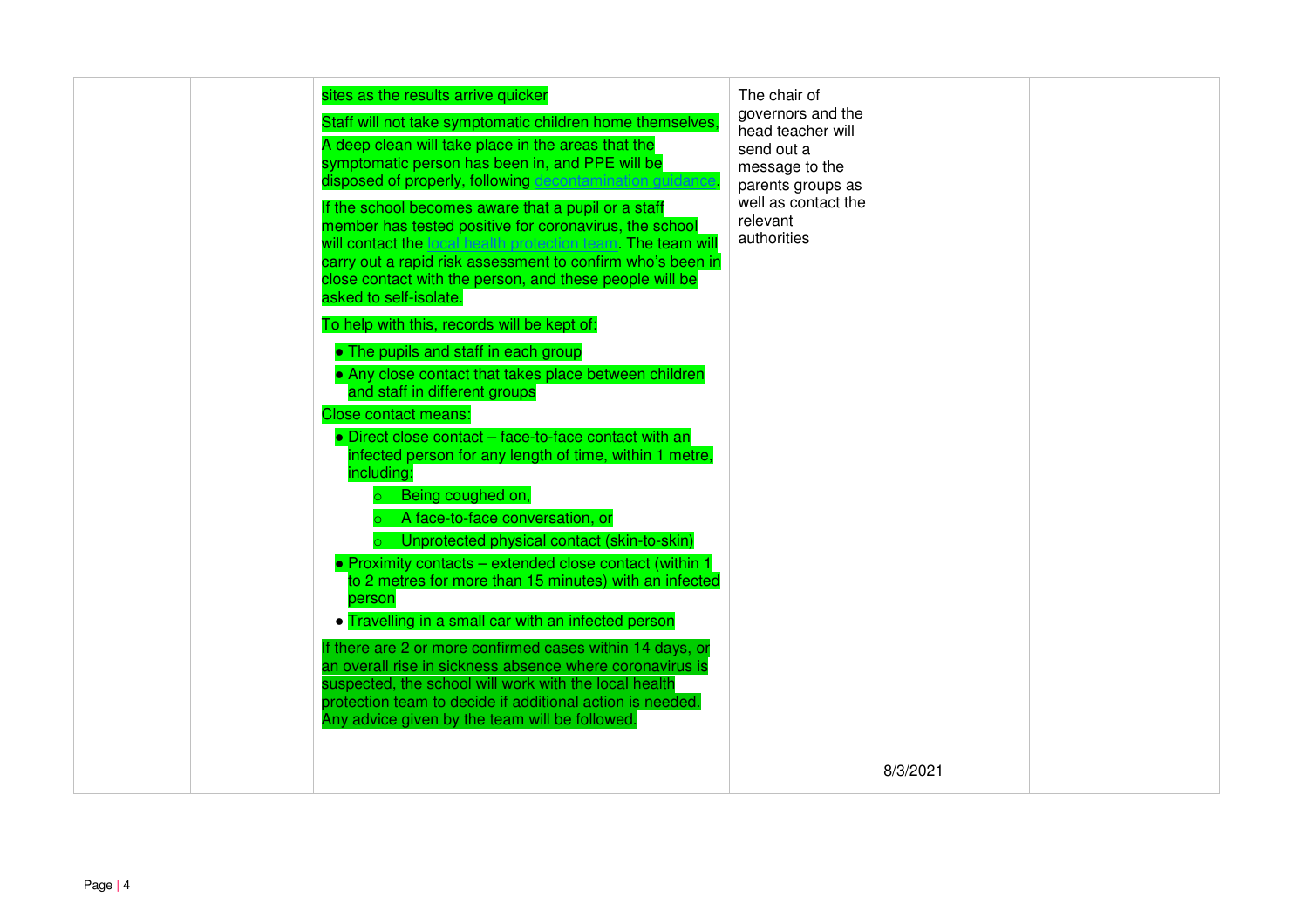|                                                                      | Staff in primary schools will continue to test with LFDs<br>twice a week at home, as per existing guidance on testing<br>for staff in primary schools.                                                                                                                                                                                                                                                                                |                                                                                                                                                    |                                                                                                             |  |
|----------------------------------------------------------------------|---------------------------------------------------------------------------------------------------------------------------------------------------------------------------------------------------------------------------------------------------------------------------------------------------------------------------------------------------------------------------------------------------------------------------------------|----------------------------------------------------------------------------------------------------------------------------------------------------|-------------------------------------------------------------------------------------------------------------|--|
| Contact with<br>coronavirus<br>when getting<br>to and from<br>school | Everyone will be encouraged to walk or cycle or drive<br>alone into school, and asked to avoid taking public<br>transport during peak times if possible. Anyone arriving by<br>public transport will be asked to pack away in a sealed<br>plastic bag or dispose of their worn mask when arriving<br>on site.                                                                                                                         | Head teacher<br>along with H&S<br>governor drafted<br>drop and pick up<br>procedures to be<br>shared with<br>parents and staff<br>prior to opening | Dropping and<br>Picking up<br>procedures agreed<br>prior to opening<br>with staff at H&S<br>meeting 31/8/20 |  |
|                                                                      | Anyone who needs to take public transport will be<br>referred to government guidance.                                                                                                                                                                                                                                                                                                                                                 | to be sent<br>28/8/20                                                                                                                              |                                                                                                             |  |
|                                                                      | School transport will not be running (i.e. buses, minivans),<br>via the school at this time. This will be reviewed at a later<br>date and if reinstated risk assessments will be carried out<br>prior and assessed against being able to::<br>• Follow hygiene rules<br>• Try to keep their distance from passengers where<br>possible<br>• Do not work if they or a member of their household<br>are displaying coronavirus symptoms |                                                                                                                                                    |                                                                                                             |  |
|                                                                      | Parents/carers who need to drop off and pick up pupils<br>will be told through messages and signage:<br>• Their allocated drop off and collection times, with<br>different groups being given different times                                                                                                                                                                                                                         |                                                                                                                                                    |                                                                                                             |  |
|                                                                      | • The protocols for minimising adult to adult contact:<br>• Children with siblings will be dropped of and collected<br>at the same time as the eldest sibling.<br>• That only one parent/carer should attend<br>. Not to gather at entrance gates or doors, or enter the                                                                                                                                                              |                                                                                                                                                    |                                                                                                             |  |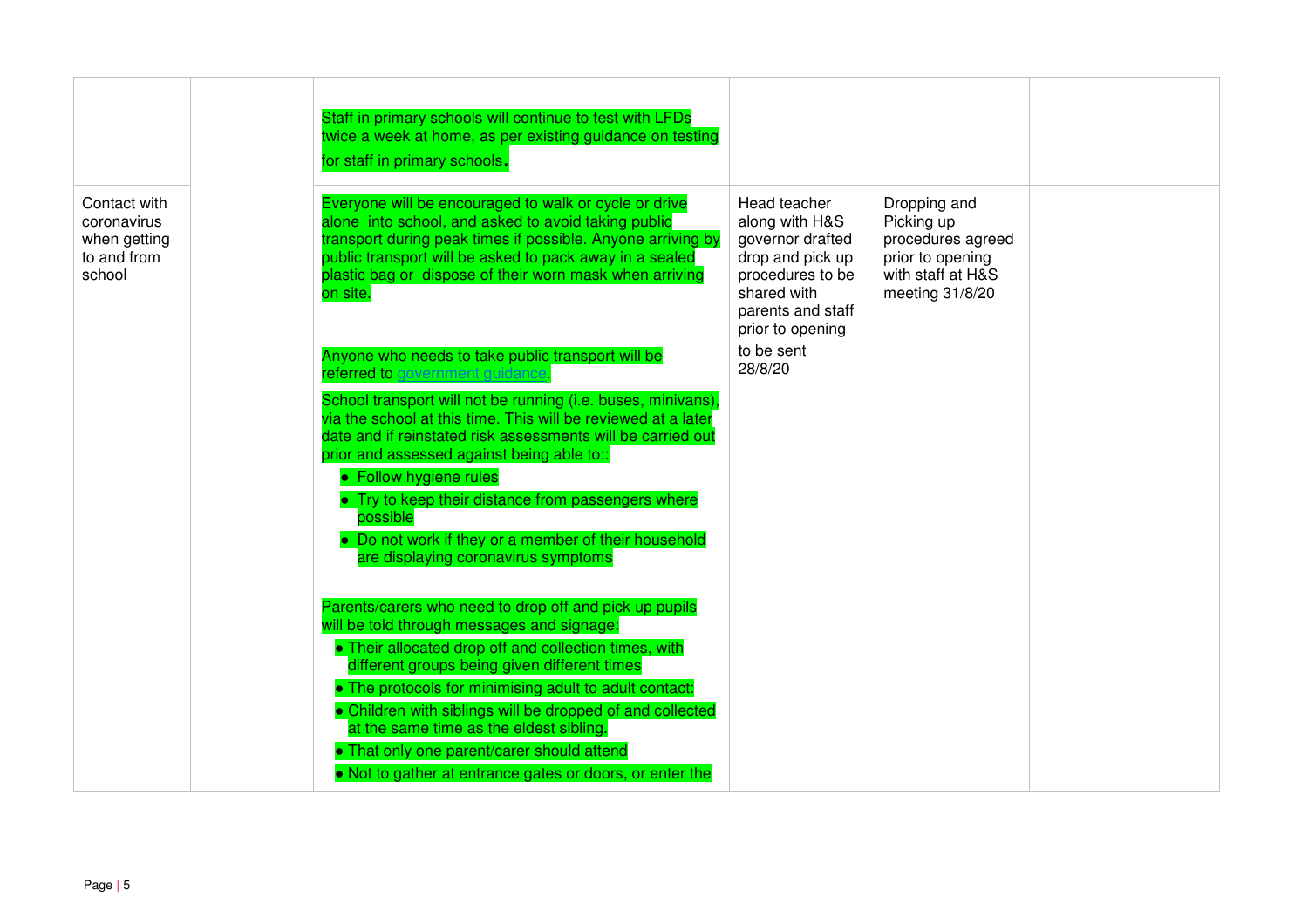|                                                                  | site unless they have a pre-arranged appointment<br>Anyone wearing non-disposable face coverings when<br>arriving to school will be expected to bring a plastic bag to<br>keep these in during the school day. If they're using<br>disposable face coverings, these will be put in a covered<br>bin.<br>Pupils wearing any sort of face covering when arriving to<br>school will wash their hands on arrival (as all pupils will),<br>dispose of/store the covering, and wash their hands again<br>before going to their classroom.<br>Pupils will be made aware that they mustn't touch the<br>front of the covering during use or removal.                                                                                                                                                                                                                                                                                                                                                 |                                                                                                                                                                                                                                                                                                                                                                                             |                                                                                                                                       |
|------------------------------------------------------------------|----------------------------------------------------------------------------------------------------------------------------------------------------------------------------------------------------------------------------------------------------------------------------------------------------------------------------------------------------------------------------------------------------------------------------------------------------------------------------------------------------------------------------------------------------------------------------------------------------------------------------------------------------------------------------------------------------------------------------------------------------------------------------------------------------------------------------------------------------------------------------------------------------------------------------------------------------------------------------------------------|---------------------------------------------------------------------------------------------------------------------------------------------------------------------------------------------------------------------------------------------------------------------------------------------------------------------------------------------------------------------------------------------|---------------------------------------------------------------------------------------------------------------------------------------|
| Spreading<br>infection due<br>to touch,<br>sneezes and<br>coughs | Handwashing facilities will be provided. Handwashing<br>facilities will be provided with soap and water. Staff and<br>students will also use the sinks and soap in their own<br>classrooms to wash hands.<br>Parents may send in anti- bacterial hand gel for their child<br>to use and not share. It is also available in all classrooms<br>Everyone in school will:<br>• Frequently wash their hands with soap and water for<br>20 seconds and dry thoroughly using NHS guidelines<br>or use alcohol-based hand sanitiser brought from<br>home to cover all parts of their hands<br>• Clean their hands on arrival, after breaks, if they<br>change rooms, before and after eating, and after<br>sneezing or coughing<br>• Be encouraged not to touch their mouth, eyes and<br>nose<br>· Use a tissue or elbow to cough or sneeze, and use<br>bins for tissue waste<br>Pupils will be encouraged to learn and practise these<br>habits in lessons and by posters put up across the school. | Head teacher<br>along with the<br>Health and Safety<br>officer will review<br>with teaching staff<br>their cleaning<br>responsibilities<br>outlined here to<br>help reduce cross<br>contamination.<br>Class teachers<br>will be responsible<br>for disinfecting<br>classroom<br>resources and<br>desks<br>The head will<br>share this<br>information and<br>discuss with<br>cleaning staff. | Teachers will liaise with<br>the headteacher and<br>H&S governor relating to<br>resources and ongoing<br>changes to be<br>implemented |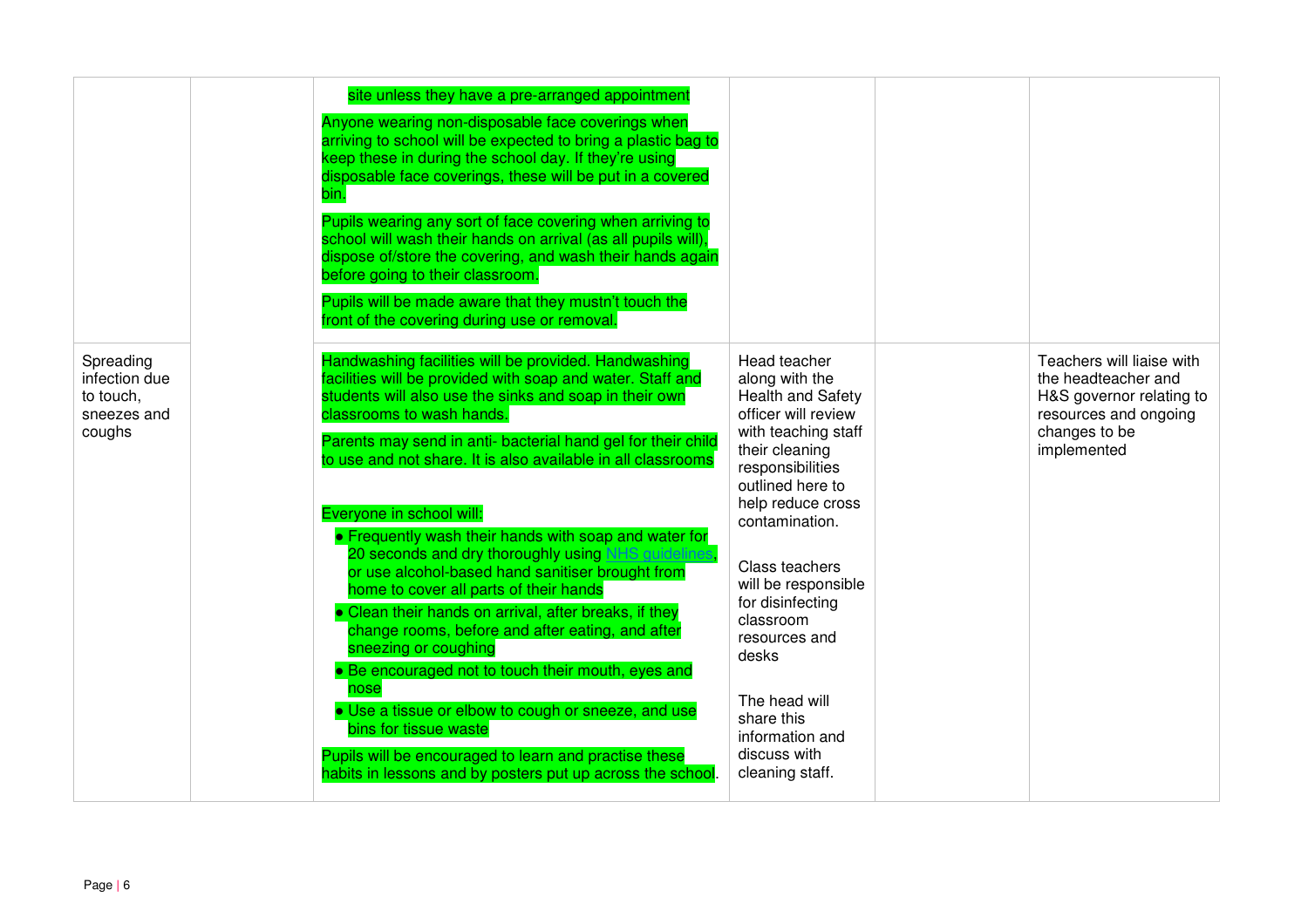|                                                                                 | Help will be available for any pupils who have trouble<br>cleaning their hands independently. Skin friendly cleaning<br>wipes can be used as an alternative. Young children will<br>be supervised during hand washing.<br>Supplies for soap, hand sanitiser and disposable paper<br>towels and tissues will be topped up regularly and<br>monitored to make sure they're not close to running out.<br>Lidded bins for tissues, preferably operated by a foot<br>pedal, will be emptied on a schedule leaving 72 hours<br>before opening.                                                                                                                                                                                                                                                                                                                                                                                                                                                          | This will including<br>cleaning and<br>disinfecting<br>overnight of floors,<br>desks, toilets and<br>frequently touched<br>surfaces such as<br>light switches,<br>door handles, taps<br>and sinks                                              |                                                                                                                                       |
|---------------------------------------------------------------------------------|---------------------------------------------------------------------------------------------------------------------------------------------------------------------------------------------------------------------------------------------------------------------------------------------------------------------------------------------------------------------------------------------------------------------------------------------------------------------------------------------------------------------------------------------------------------------------------------------------------------------------------------------------------------------------------------------------------------------------------------------------------------------------------------------------------------------------------------------------------------------------------------------------------------------------------------------------------------------------------------------------|------------------------------------------------------------------------------------------------------------------------------------------------------------------------------------------------------------------------------------------------|---------------------------------------------------------------------------------------------------------------------------------------|
| Spreading<br>infection<br>through<br>contact with<br>coronavirus<br>on surfaces | Soft Furnishings have been removed to help reduce the<br>spread of infections.<br>Pupils and parents/carers will be asked to limit the<br>amount of equipment they bring into school each day to<br>essentials like bags, lunch boxes, hats, coats, books,<br>stationery and mobile phones.<br>Areas of the school that are used by pupils will be<br>cleaned thoroughly at the end of the day. This is the<br>cloakrooms and toilet areas and classrooms.<br>Areas of the school not in use will be shut off to make<br>cleaning more manageable.<br>Cleaning staff will regularly clean frequently touched<br>surfaces using standard cleaning products (e.g. bleach,<br>detergent), including:<br>• Classroom desks and tables<br>• Bathroom facilities (including taps and flush buttons)<br>• Door and window handles<br>• Light switches<br>• Reception desks<br><b>.</b> floors in the used classrooms, entrance areas and<br>toilet areas<br>Classroom teachers will clean between groups | <b>Class Teachers</b><br>will be responsible<br>for their class<br>setting and class<br>$resources - they$<br>know what<br>equipment has<br>been used by<br>whom and can<br>plan the use of<br>resources for their<br>teaching and<br>learning | Teachers will liaise with<br>the headteacher and<br>H&S governor relating to<br>resources and ongoing<br>changes to be<br>implemented |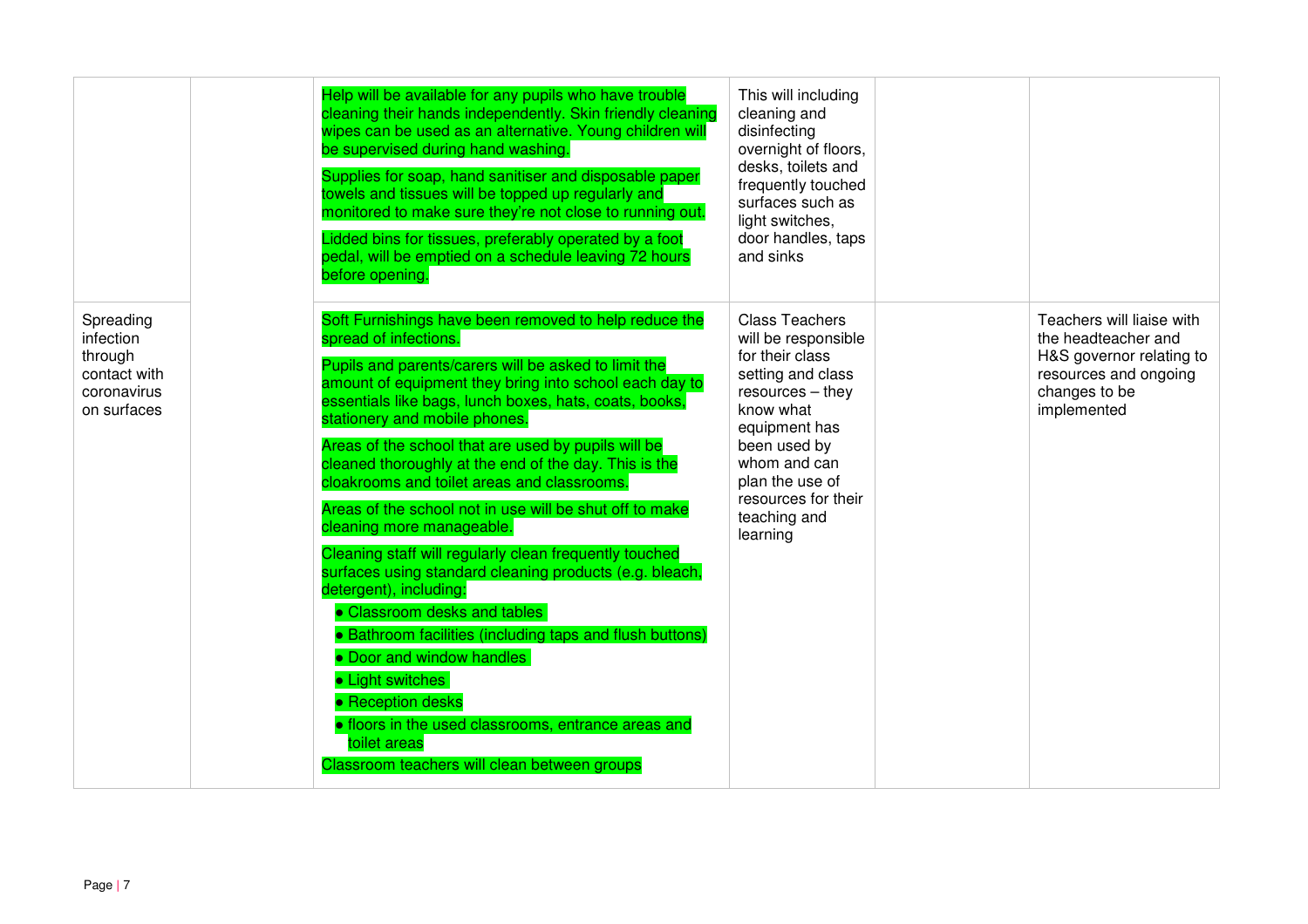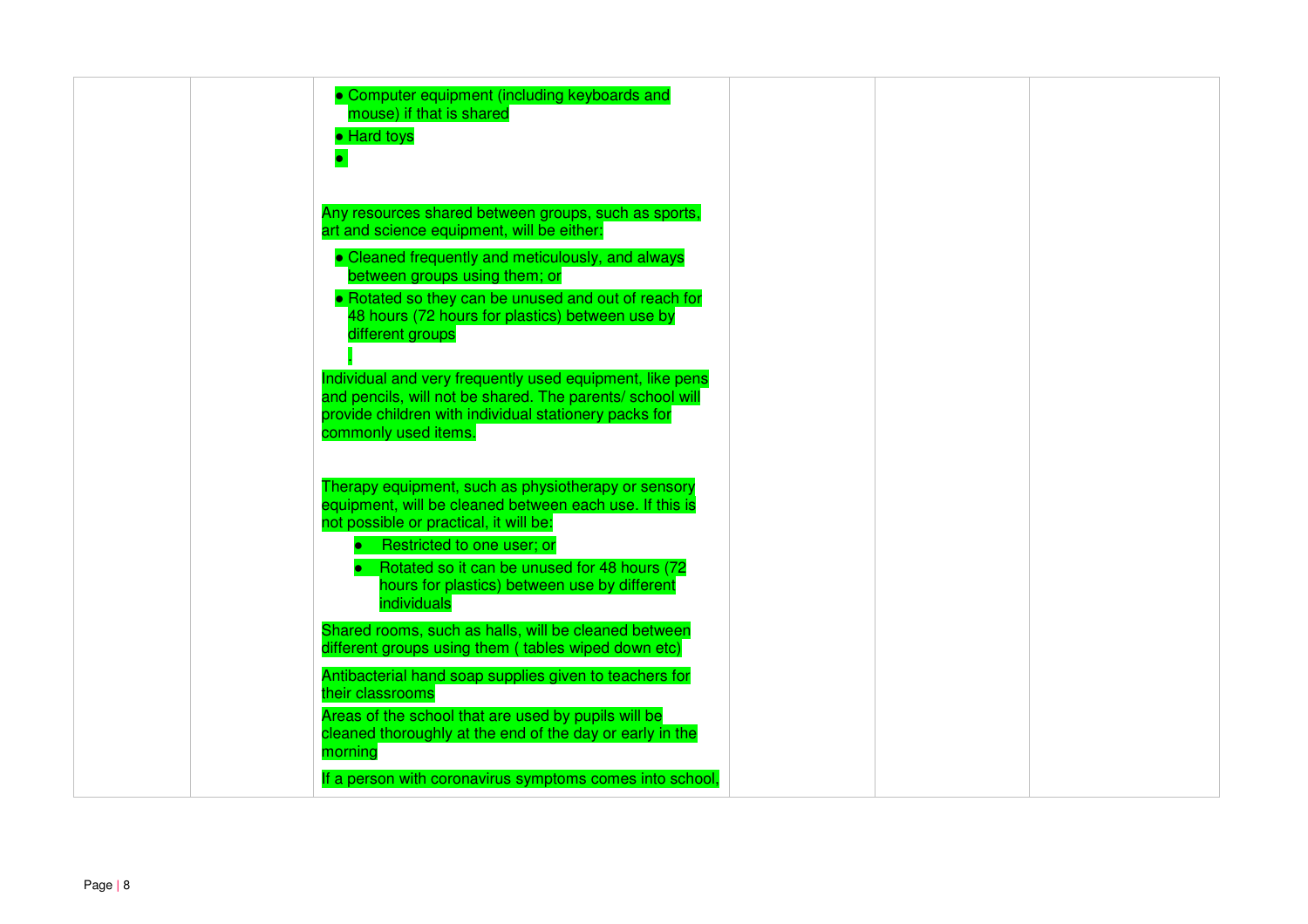|                                                                                                                     | a deep clean will take place in the areas that the person<br>has been in, following decontamination quidance<br>Cleaning supplies will be topped up regularly and<br>monitored to make sure they're not close to running out.<br>Teachers will wash their hands and surfaces before and<br>after handling pupils' books.                                                                                                                                                                                                                                                                                                                                                                                                                                                                                                                                                                                                                                                                                                                                                                                                                                                                                                                                                                                                                                                                                                                                                                                                                |                                                                              |                                                                                                                                       |
|---------------------------------------------------------------------------------------------------------------------|-----------------------------------------------------------------------------------------------------------------------------------------------------------------------------------------------------------------------------------------------------------------------------------------------------------------------------------------------------------------------------------------------------------------------------------------------------------------------------------------------------------------------------------------------------------------------------------------------------------------------------------------------------------------------------------------------------------------------------------------------------------------------------------------------------------------------------------------------------------------------------------------------------------------------------------------------------------------------------------------------------------------------------------------------------------------------------------------------------------------------------------------------------------------------------------------------------------------------------------------------------------------------------------------------------------------------------------------------------------------------------------------------------------------------------------------------------------------------------------------------------------------------------------------|------------------------------------------------------------------------------|---------------------------------------------------------------------------------------------------------------------------------------|
| Spreading<br>infection due<br>to excessive<br>contact and<br>mixing<br>between<br>pupils and<br>staff in<br>lessons | Pupils will be kept to their class groups/ bubbles<br>Where pupils are old enough and capable enough, they<br>will be taught and reminded to maintain their distance and<br>not touch staff or peers.<br>Pupils will be seated side-by-side and facing forwards,<br>and unnecessary furniture will be moved out of<br>classrooms to allow for this.<br>Lessons that involve singing, chanting, shouting or<br>playing instruments (particularly wind or brass<br>instruments) will be limited to no more than 15 pupils, and<br>will take place outside wherever possible (if taking place<br>inside, the space will be well ventilated). Pupils will be<br>positioned either back-to-back or side-to-side at an<br>appropriate distance. Instruments won't be shared.<br>Singing or instrument playing won't take place in any<br>larger groups such as choirs or assemblies.<br>Morning break times will be staggered<br>For physical activity, contact sports will be avoided.<br>Outdoor sports will be prioritised where possible, or large<br>indoor spaces used where it is not. Distance between<br>pupils will be maximised as much as possible.<br>Staff can work across different groups in order to deliver<br>the school timetable, but they will keep their distance from<br>pupils and other staff as much as they can (ideally 1+ or 2<br>metres apart). This won't always be possible, particularly<br>when working with younger children, but close face-to-<br>face contact will be avoided, and time spent within 1 | Teachers will be<br>responsible for the<br>children in their<br>class group. | Teachers will liaise with<br>the headteacher and<br>H&S governor relating to<br>resources and ongoing<br>changes to be<br>implemented |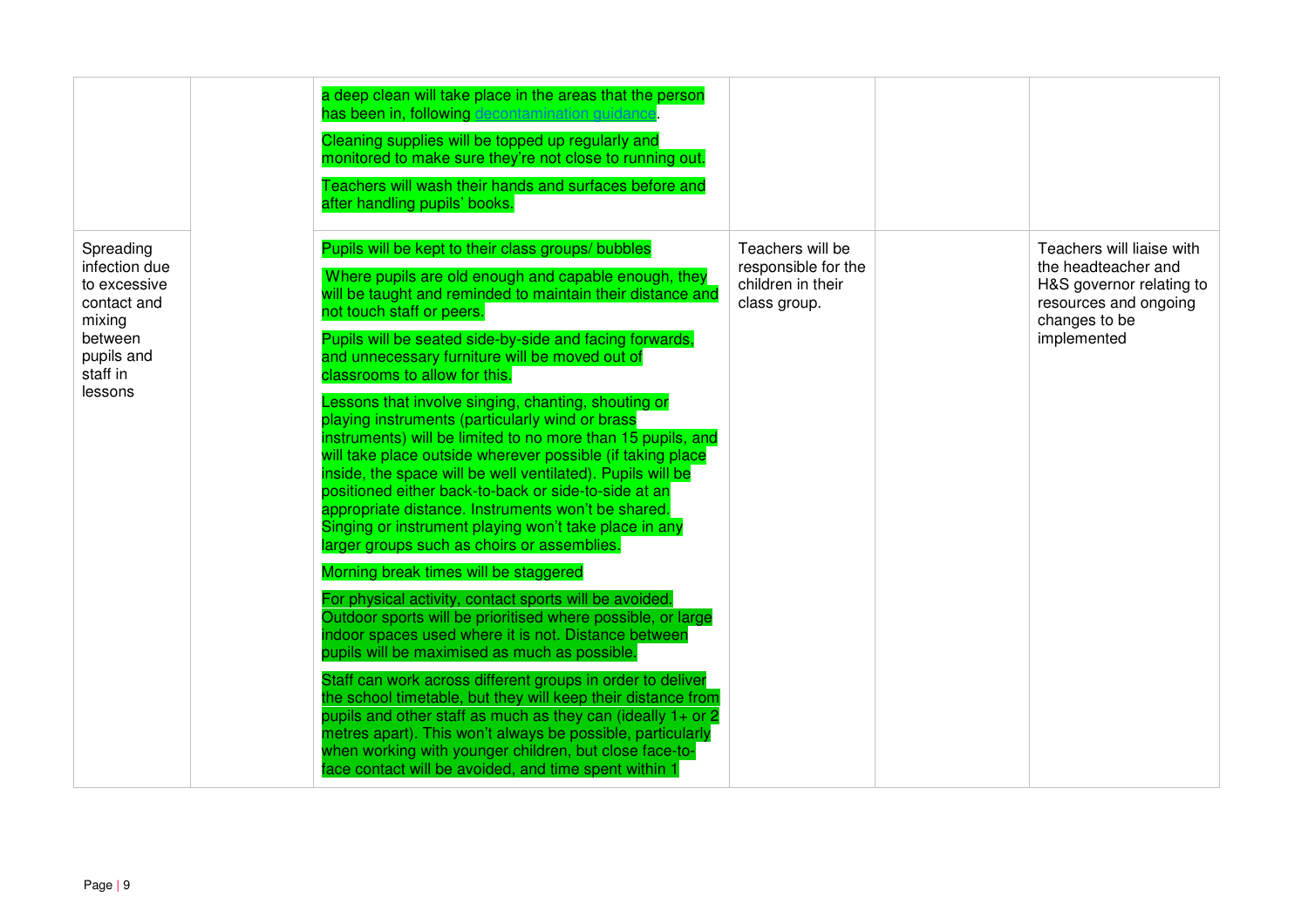|                                                                                                                                              |  | metre will be minimised.<br>Any pupils with complex needs or who need close contact<br>care will have the same support as normal as distancing<br>isn't possible here. Staff will be rigorous about hand<br>washing and respiratory hygiene.<br>Supply teachers, peripatetic teachers and other<br>temporary staff will be told to minimise contact and<br>maintain as much distance as possible from other staff.<br>The number of temporary staff entering the school<br>premises will be kept to a minimum.<br>Specialists, therapists, clinicians and other support staff<br>for pupils with SEND should provide interventions as<br>usual. These staff will be advised to be rigorous about<br>hand washing and respiratory hygiene. |                                                                                                                                                                                 |                                                                                                                                       |
|----------------------------------------------------------------------------------------------------------------------------------------------|--|-------------------------------------------------------------------------------------------------------------------------------------------------------------------------------------------------------------------------------------------------------------------------------------------------------------------------------------------------------------------------------------------------------------------------------------------------------------------------------------------------------------------------------------------------------------------------------------------------------------------------------------------------------------------------------------------------------------------------------------------|---------------------------------------------------------------------------------------------------------------------------------------------------------------------------------|---------------------------------------------------------------------------------------------------------------------------------------|
| Spreading<br>infection due<br>to excessive<br>contact and<br>mixing<br>between<br>pupils and<br>staff around<br>and outside of<br>the school |  | Pupils will be kept in the same groups at all times each<br>day, and be kept separate from other groups. KS2 will<br>take part in outdoor sport together once a week.<br>Pupil groups will have separate areas to play at break<br>times and will eat lunch in designated areas at staggered<br>times in the hall. Movement around the school site will be<br>kept to a minimum.<br>Pupils will be supervised at all times to ensure mixing<br>between groups doesn't occur, and they will be reminded<br>about the rules throughout the day.                                                                                                                                                                                             | Teachers will be<br>responsible for the<br>children in their<br>class group and<br>the areas that<br>they use.<br>The headteacher<br>will be responsible<br>for the school site | Teachers will liaise with<br>the headteacher and<br>H&S governor relating to<br>resources and ongoing<br>changes to be<br>implemented |
|                                                                                                                                              |  | All shared rooms, such as the hall and dining area, will be<br>kept at half capacity to allow groups to keep apart when<br>using them. They will be cleaned between each use.<br>Toilet use will be managed to avoid crowding. Only one<br>child per year group will be allowed at a time. Staff use of<br>staff rooms and offices will be staggered to limit<br>occupancy/ staff to eat lunch in bubble rooms<br>Adult will wipe down surfaces they have come in contact<br>with in the w/c facilities.                                                                                                                                                                                                                                  | and delegating<br>usage of space<br>outside<br>classrooms                                                                                                                       |                                                                                                                                       |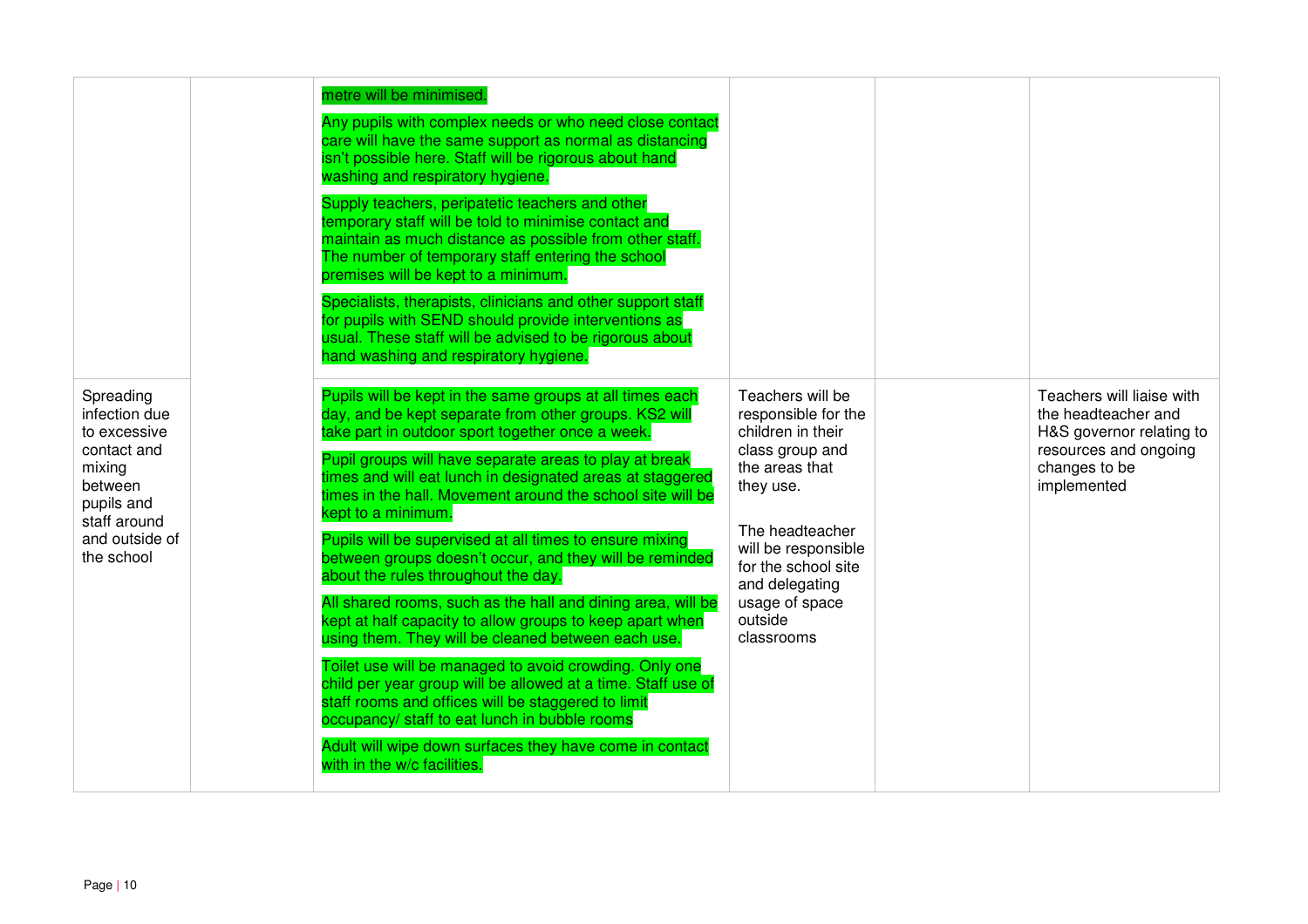|                                                            | Year 1 and 2 children will use the individual sink and toilet<br>marked for their class. For KS 2, the student toilet<br>cubicles will be separated for each class instead of male<br>and female, and the sinks will be sign posted for the Year<br>3&4 and Year 5&6.<br>Visitors to the site, such as contractors, will have<br>guidance on physical distancing and hygiene explained to<br>them on or before arrival. Visitors must wear facial<br>coverings while on the premises. Any staff answering the<br>door to visitors must wear face covering when<br>administering temperature checks. Visits will happen<br>outside of school hours wherever possible. A record will<br>be kept of all visitors.<br>Non-overnight domestic educational visits can take place<br>in the same pupil groups, but only subject to a separate<br>risk assessment that considers the coronavirus measures<br>in place at the destination. At this time no trips are<br>planned. |                                                                                                                                                                                                                                                                   |  |
|------------------------------------------------------------|-------------------------------------------------------------------------------------------------------------------------------------------------------------------------------------------------------------------------------------------------------------------------------------------------------------------------------------------------------------------------------------------------------------------------------------------------------------------------------------------------------------------------------------------------------------------------------------------------------------------------------------------------------------------------------------------------------------------------------------------------------------------------------------------------------------------------------------------------------------------------------------------------------------------------------------------------------------------------|-------------------------------------------------------------------------------------------------------------------------------------------------------------------------------------------------------------------------------------------------------------------|--|
| Spreading<br>infection due<br>to the school<br>environment | the premises will be done to make sure the<br>school is up to health and safety standards before<br>opening<br>Fire, first aid and emergency procedures have been<br>reviewed to make sure they can still be followed with<br>limited staff and changes to how the school space is<br>being used.<br>Areas in use will be well ventilated by opening windows or<br>using ventilation units. Doors will be propped open, where<br>fire safety and safeguarding wouldn't be compromised.<br>Lidded bins will be provided in classrooms and other key<br>locations to dispose of tissues and any other waste.<br>Outdoor space will be used for exercise and breaks, and<br>outdoor assemblies                                                                                                                                                                                                                                                                             | H&S governor and<br><b>Head Teacher</b><br>and teaching staff<br>to have a joint site<br>risk assessment<br>31/8/20<br>Fire system check<br>to be carried out<br>by H&S governor<br>at the same<br>meeting time.<br>Deputy fire<br>marshal duties<br>and training |  |